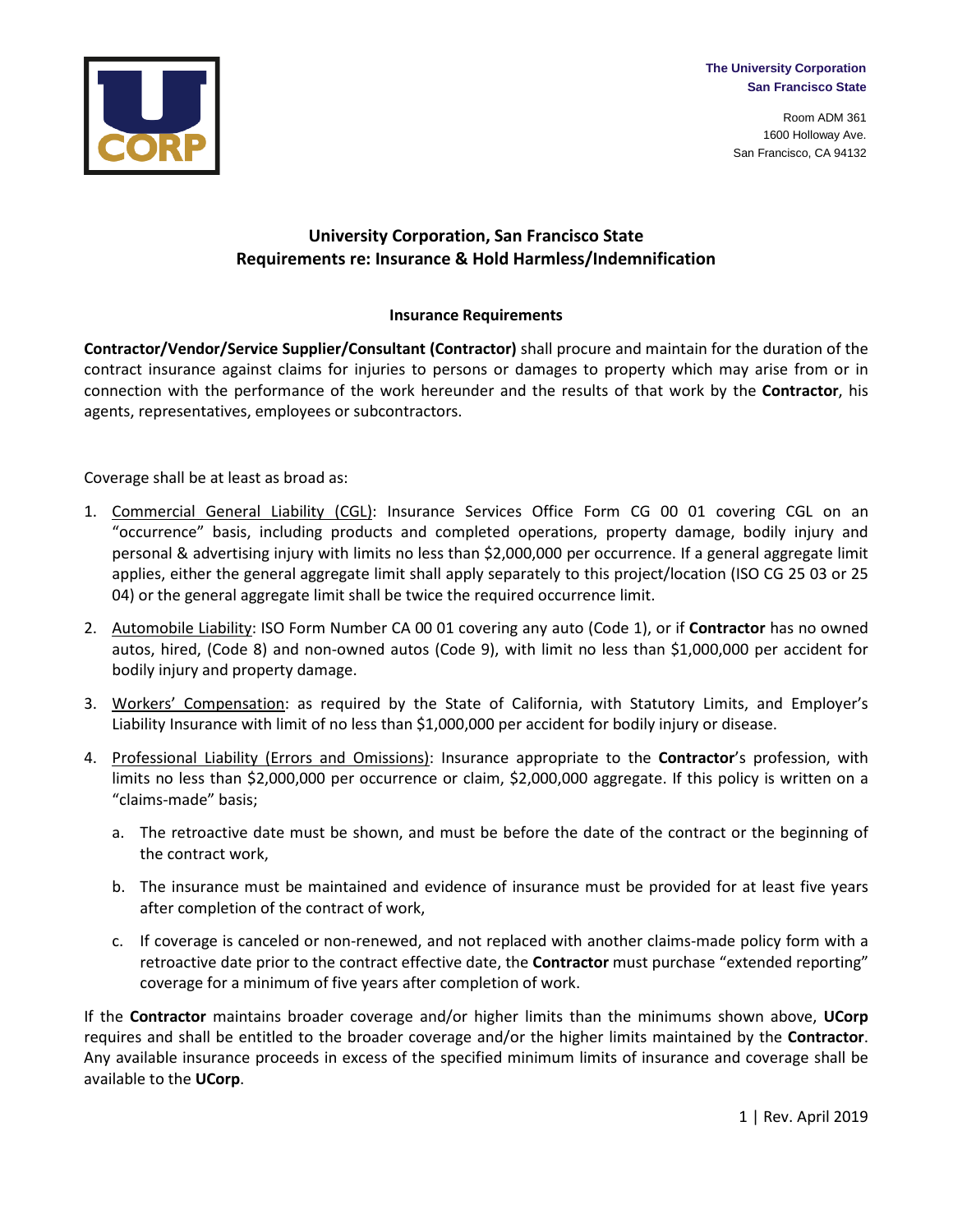

Room ADM 361 1600 Holloway Ave. San Francisco, CA 94132



## **Other Insurance Provisions**

The insurance policies are to contain, or be endorsed to contain, the following provisions:

- 1. *Additional Insured Status.* The State of California; the Trustees of The California State University; San Francisco State University; The University Corporation, San Francisco State; and their employees, officers, directors, volunteers and agents are to be covered as additional insureds on the CGL policy with respect to liability arising out of work or operations performed by or on behalf of the **Contractor** including materials, parts, or equipment furnished in connection with such work or operations. General liability coverage can be provided in the form of an endorsement to the **Contractor's** insurance (at least as broad as ISO Form CG 20 10 11 85 or if not available, through the addition of **both** CG 20 10, CG 20 26, CG 20 33, or CG 20 38; and CG 20 37 if a later edition is used).
- 2. *Primary Coverage.* For any claims related to this contract, the **Contractor's** insurance coverage shall be primary coverage at least as broad as ISO CG 20 01 04 13 as respects the **Entity**. Any insurance or selfinsurance maintained by the **Entity** shall be excess of the **Contractor's** insurance and shall not contribute with it.
- 3. *Notice of Cancellation.* Each insurance policy required above shall provide that coverage shall not be canceled, except with notice to **UCorp**.
- 4. *Waiver of Subrogation.* **Contractor** hereby grants to the **Entity** a waiver of any right to subrogation which any insurer of said **Contractor** may acquire against the **Entity** by virtue of the payment of any loss under such insurance. **Contractor** agrees to obtain any endorsement that may be necessary to affect this waiver of subrogation, but this provision applies regardless of whether or not **UCorp** has received a waiver of subrogation endorsement from the insurer.
- 5. *Self-Insured Retentions.* Self-insured retentions must be declared to and approved by the **UCorp**.
- 6. *Acceptability of Insurers.* Insurance is to be placed with insurers authorized to conduct business in the state with a current A.M. Best's rating of no less than A:VII, unless otherwise acceptable to the **UCorp**.
- 7. *Verification of Coverage.* **Contractor** shall furnish **UCorp** with original Certificates of Insurance including all required amendatory endorsements (or copies of the applicable policy language effecting coverage required by this clause) and a copy of the Declarations and Endorsement Page of the CGL policy listing all policy endorsements to **UCorp** before work begins. However, failure to obtain the required documents prior to the work beginning shall not waive the **Contractor**'s obligation to provide them. The **UCorp** reserves the right to require complete, certified copies of all required insurance policies, including endorsements required by these specifications, at any time.
- 8. *Special Risks or Circumstances.* **UCorp** reserves the right to modify these requirements, including limits, based on the nature of the risk, prior experience, insurer, coverage, or other special circumstances.